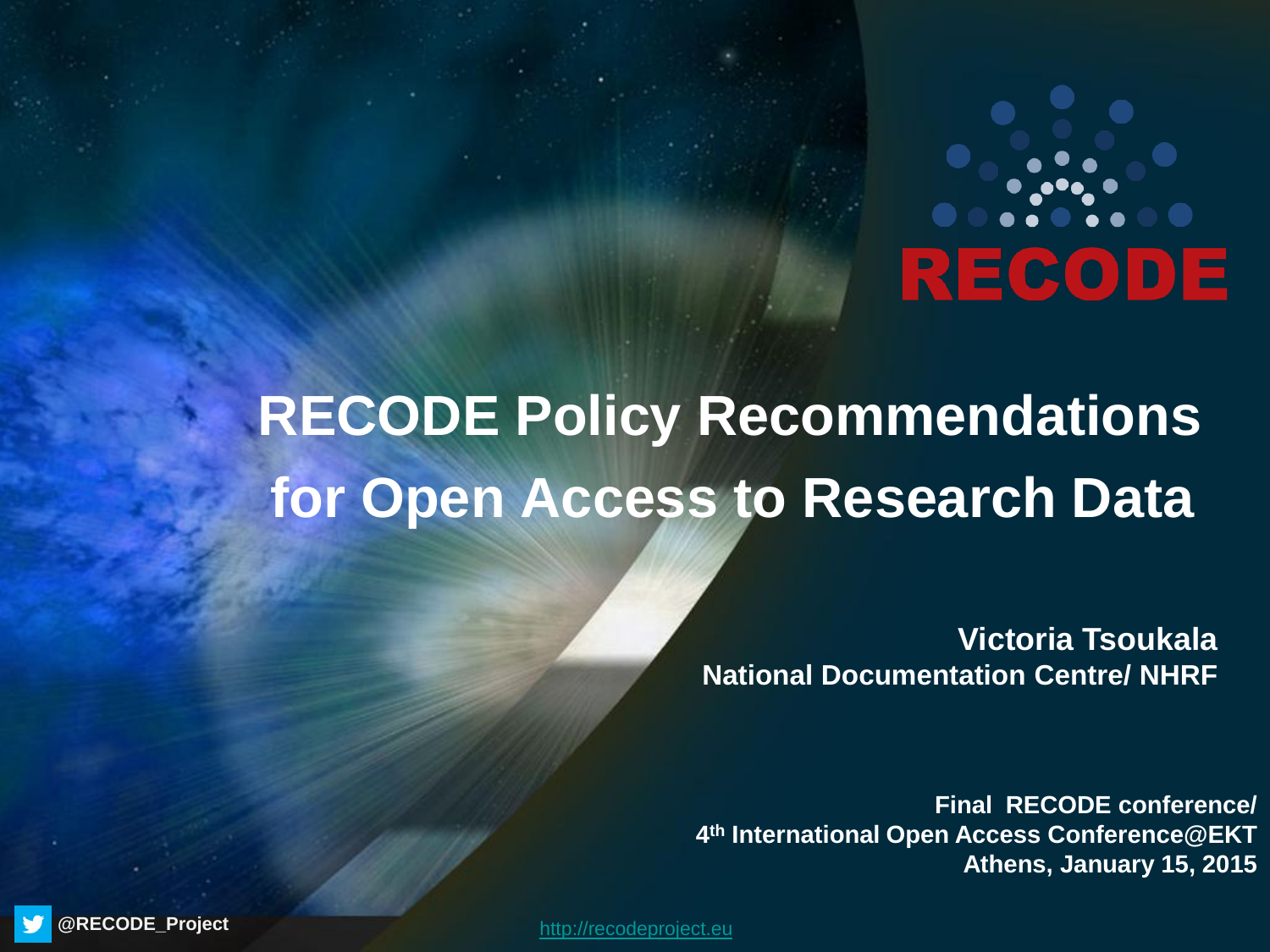

# Launching officially today!

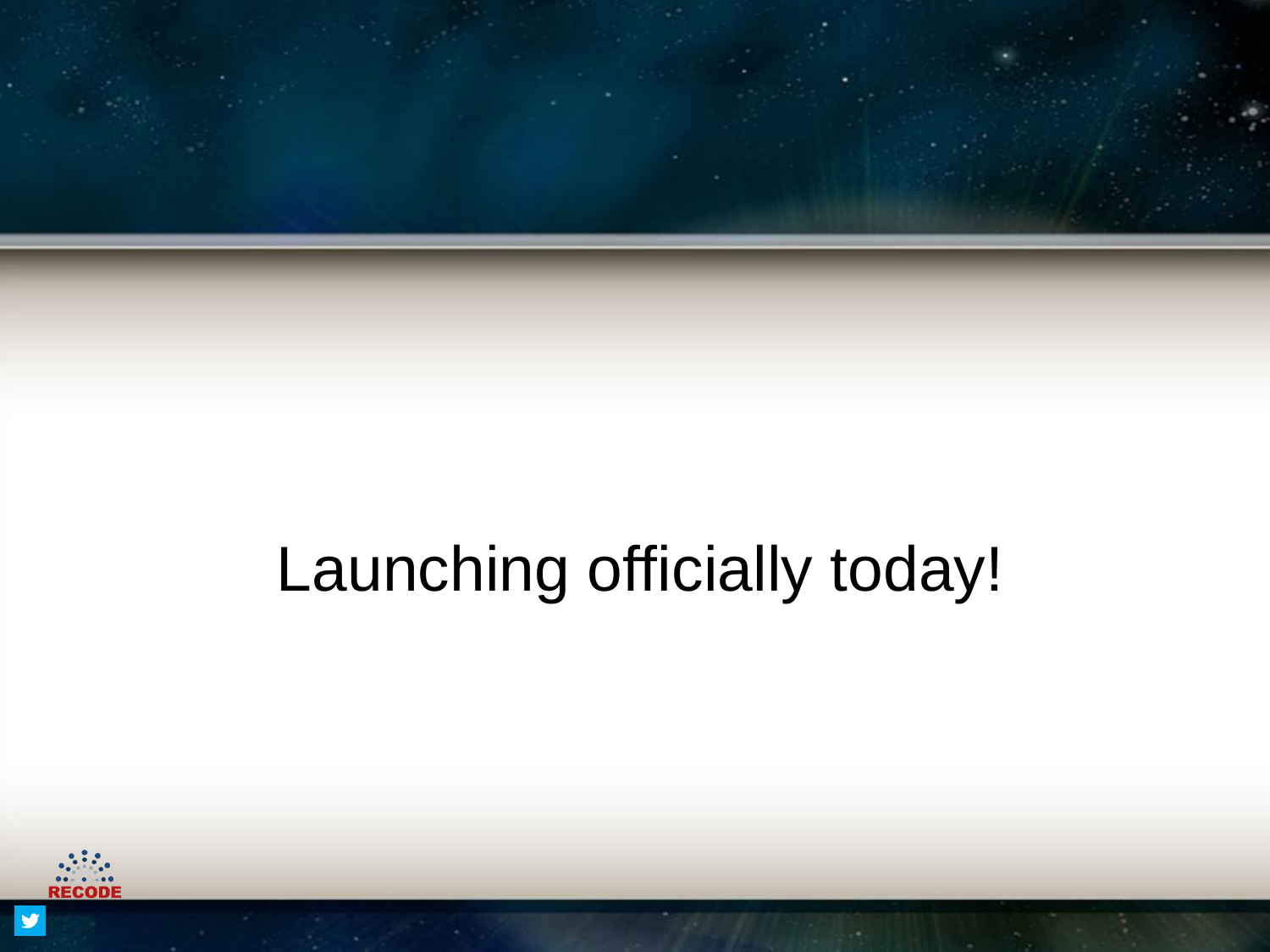



#### **Short version available online**

Policy recommendations for open access to research data

#### www.recodeproject.eu

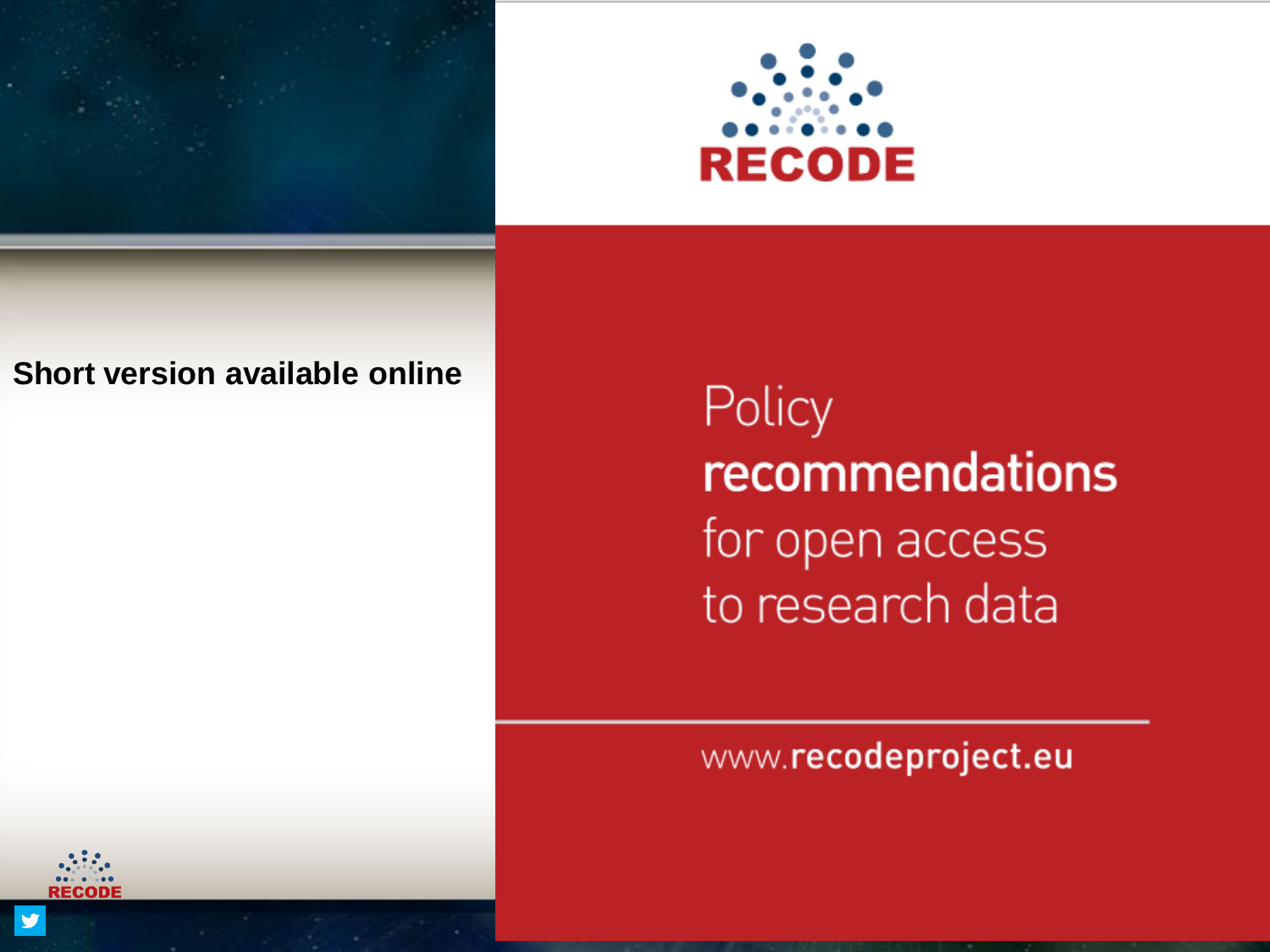#### The RECODE Recommendations:

- Complement numerous other projects and related work on research data and recommendations
- Are based on core project findings, research focusing on:
	- $\checkmark$  grand challenges: stakeholder values and ecosystems; legal and ethical; infrastructure and technology; institutional
	- $\checkmark$  disciplinary case-studies: physics; health; bioengineering; environment; archaeology
	- $\checkmark$  stakeholder approach: funders; research institutions; data managers; publishers
	- $\checkmark$  5 workshops and contributions
- Address stakeholders with various levels of policy development

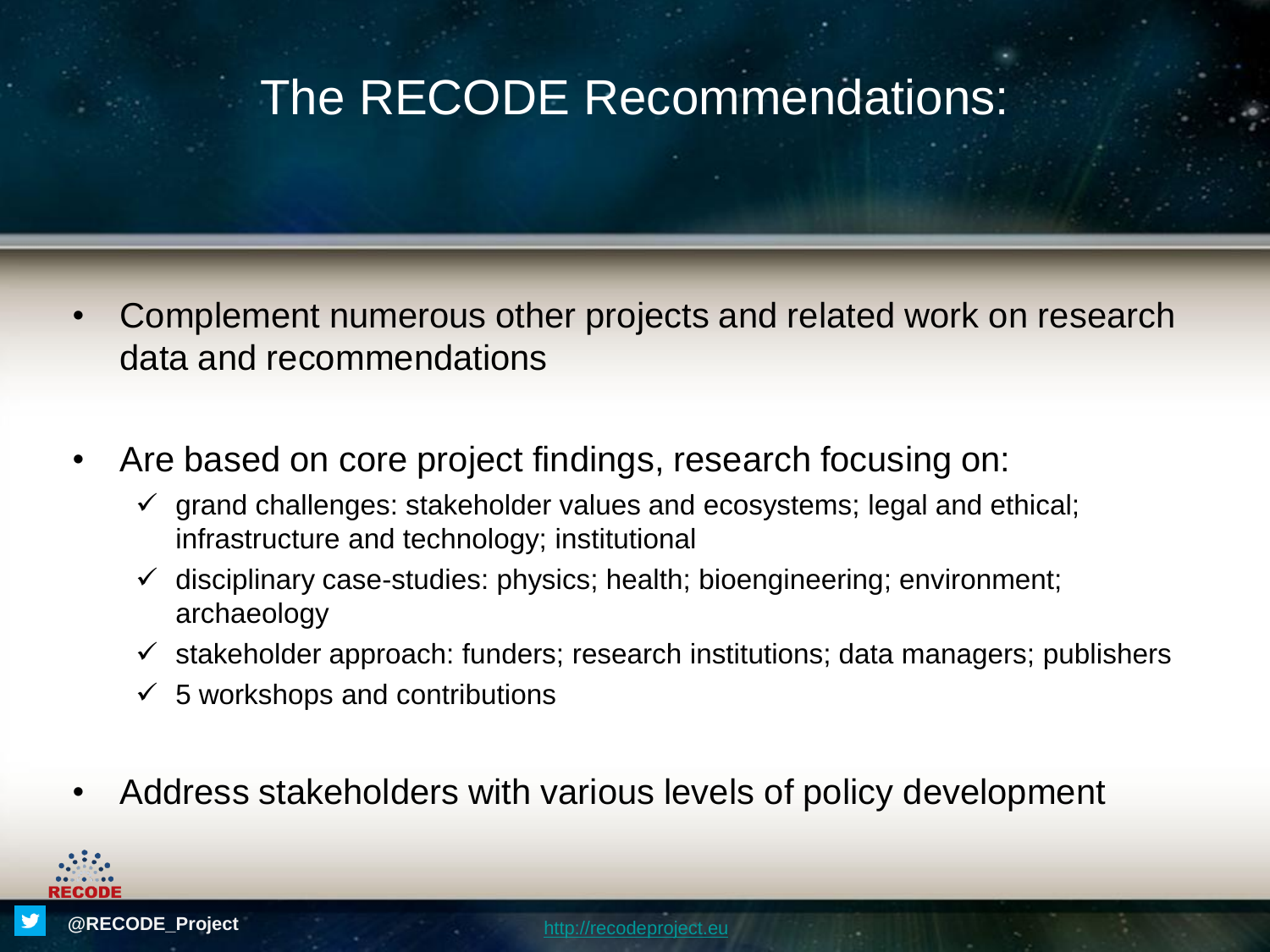#### The RECODE Recommendations assist stakeholders in furthering the goals of open access to research data by:

- Providing an **overarching recommendation framework**
- Linking **stakeholders to specific recommendations**
- Providing **evidence for good practice and research**
- Contributing to the **clarification of responsibilities** among stakeholders
- Facilitating the development of policies, strategies and practices with **practical guidance** (helping describe processes and provide good practice examples)
- Providing **resources to speed-up the process of policy development**  and implementation

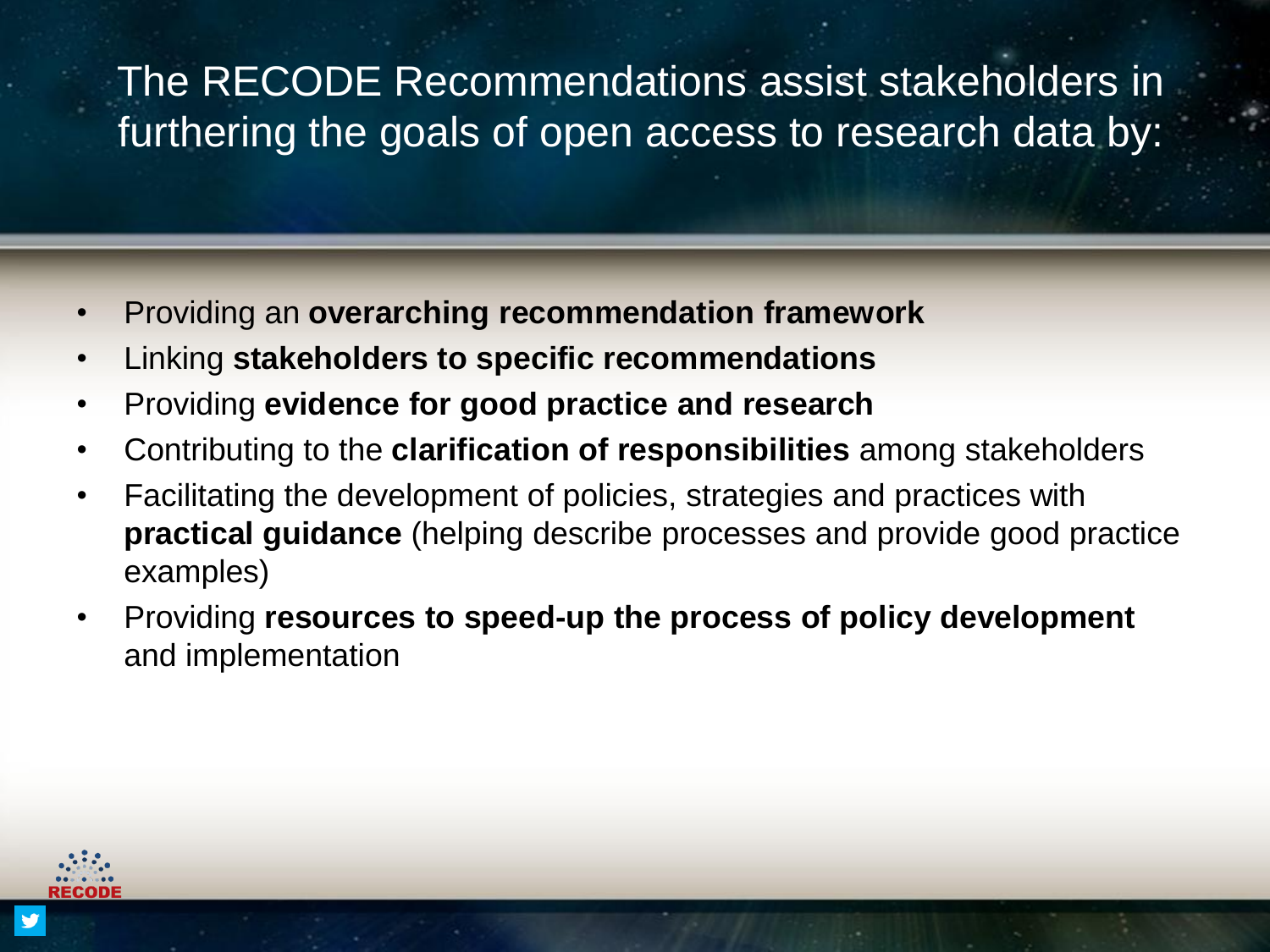### Overarching recommendations (I/II)

- 1. Develop aligned and comprehensive policies for open access to research data (**aligned policies)**
- 2. Ensure appropriate funding for open access to research data (**funding**)
- 3. Develop policies and initiatives that offer researchers rewards for open access to high quality data (**rewards)**
- 4. Identify key stakeholders and relevant networks and foster collaborative work for a sustainable ecosystem for open access to research data (**collaboration**)
- 5. Plan for the long-term, sustainable curation and preservation of open access data (**long-term preservation**)

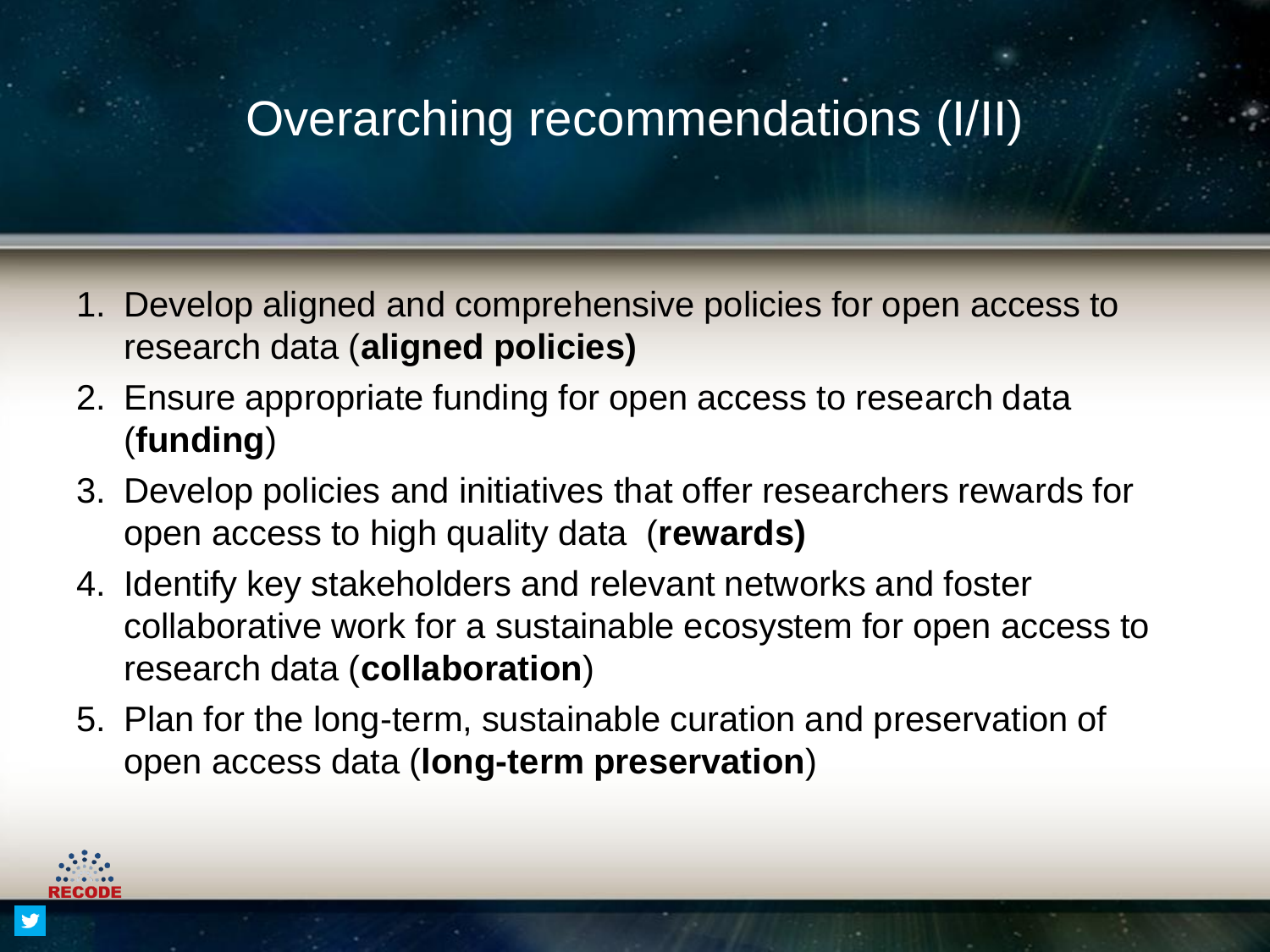### Overarching recommendations (II/II)

- 5. Develop comprehensive and collaborative technical and infrastructure solutions that afford open access to and long-term preservation of high-quality research data (**infrastructure**)
- 6. Develop technical and scientific quality standards for research data (**quality standards**)
- 7. Require the use of harmonized open licensing frameworks (**licensing**)
- 8. Systematically address legal and ethical issues arising from open access to research data (**legal/ethical aspects**)
- 9. Support the transition to open research data through curriculumdevelopment and training (**training/education**)

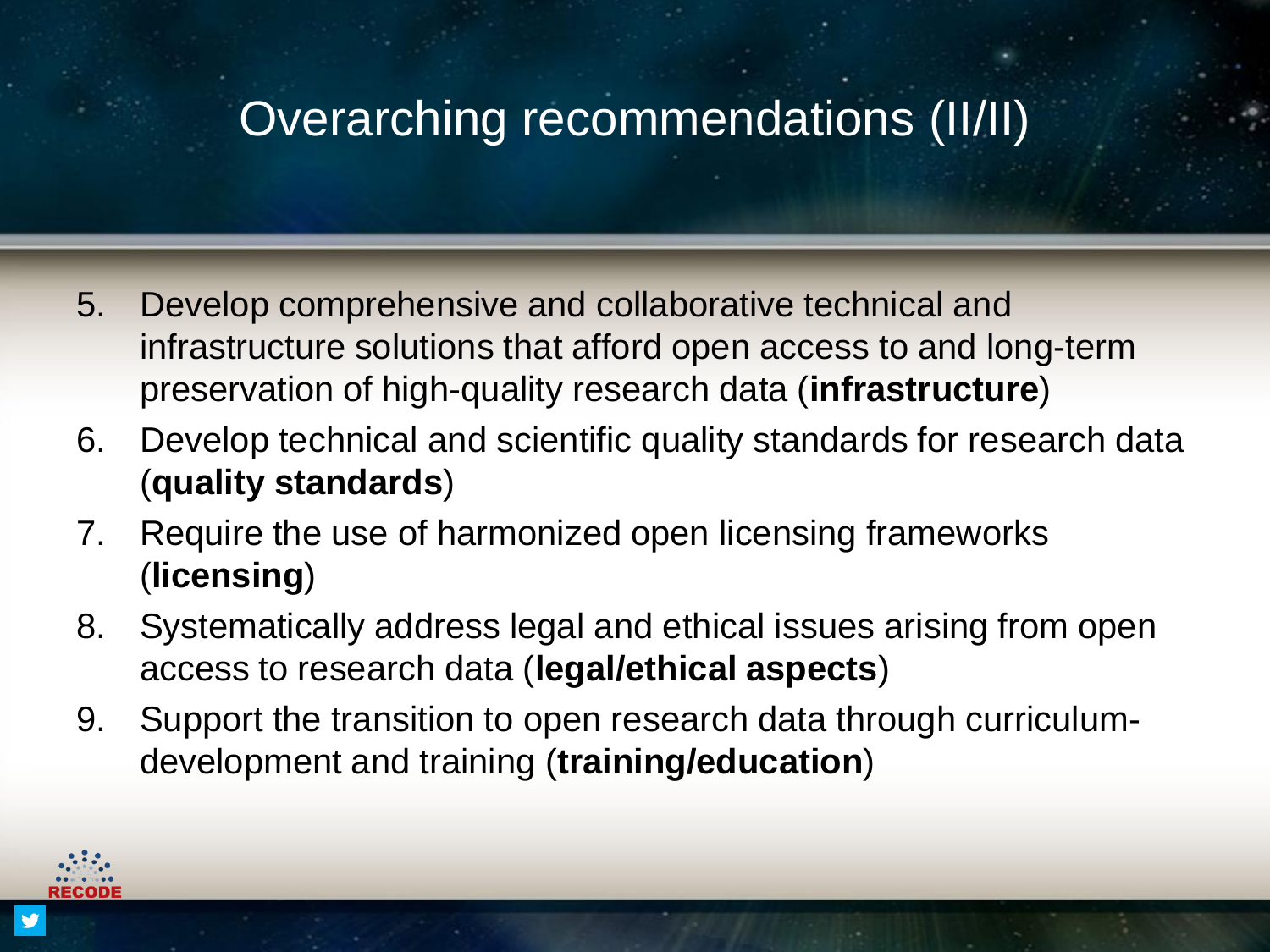### Practical Guide for developing policies

#### • For research funders

- Preparing and implementing a policy
- Policy content
- Practical checklist
- For research institutions
	- Preparing and implementing a policy
	- Policy content
	- Practical checklist
- For publishers
	- Developing a policy
	- Practical checklist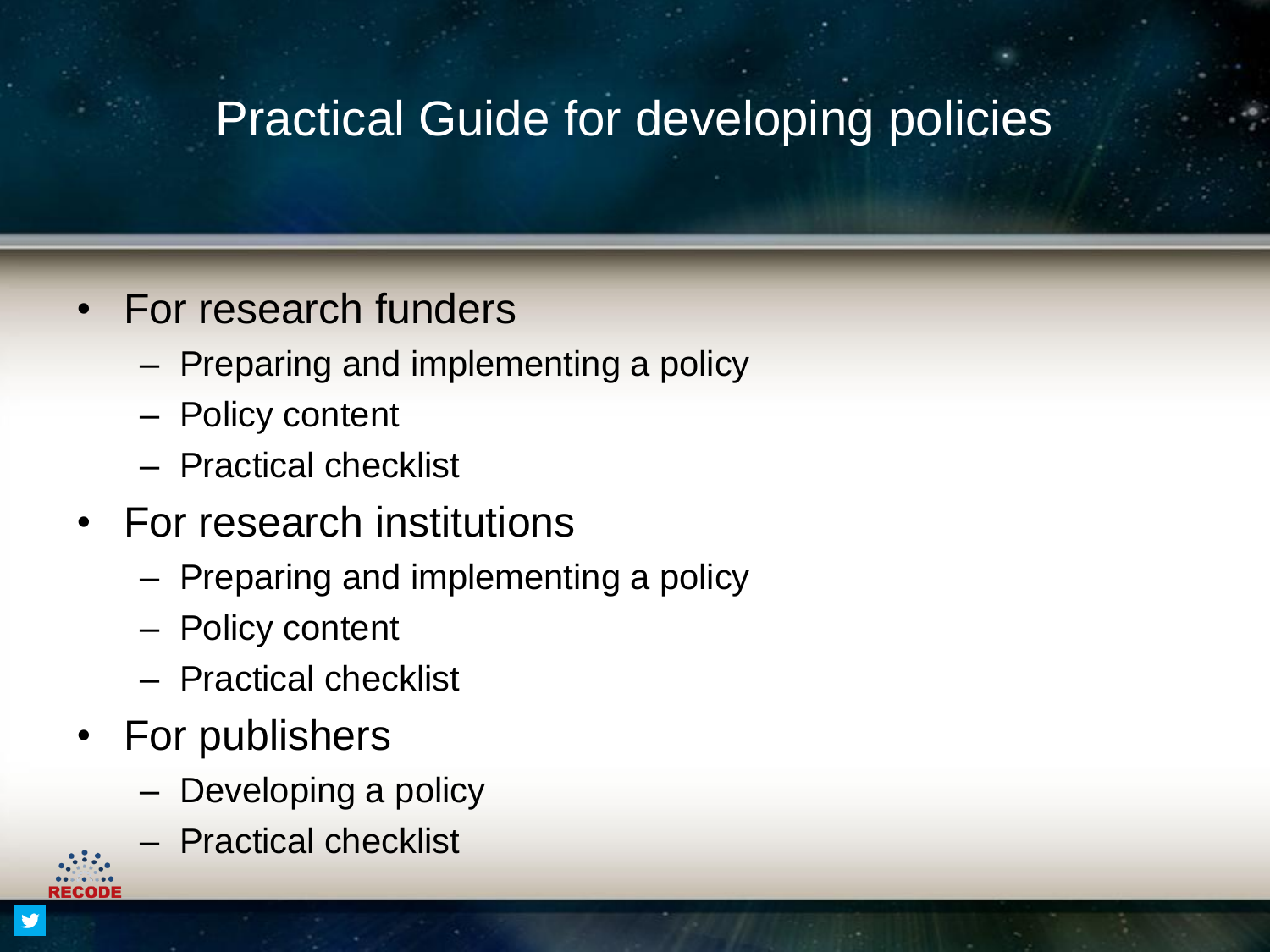### Recommendations: Resources

- Funder policies
- European Commission policies for Open Access
- Funding initiatives for data-intensive research
- Research Institution Policies
- Collaboration
- Data centers/Data services
- Expertise and Resources on Research Data Management and **Curation**
- **Accreditation**
- Publisher Policies
- **Data Citation Principles**

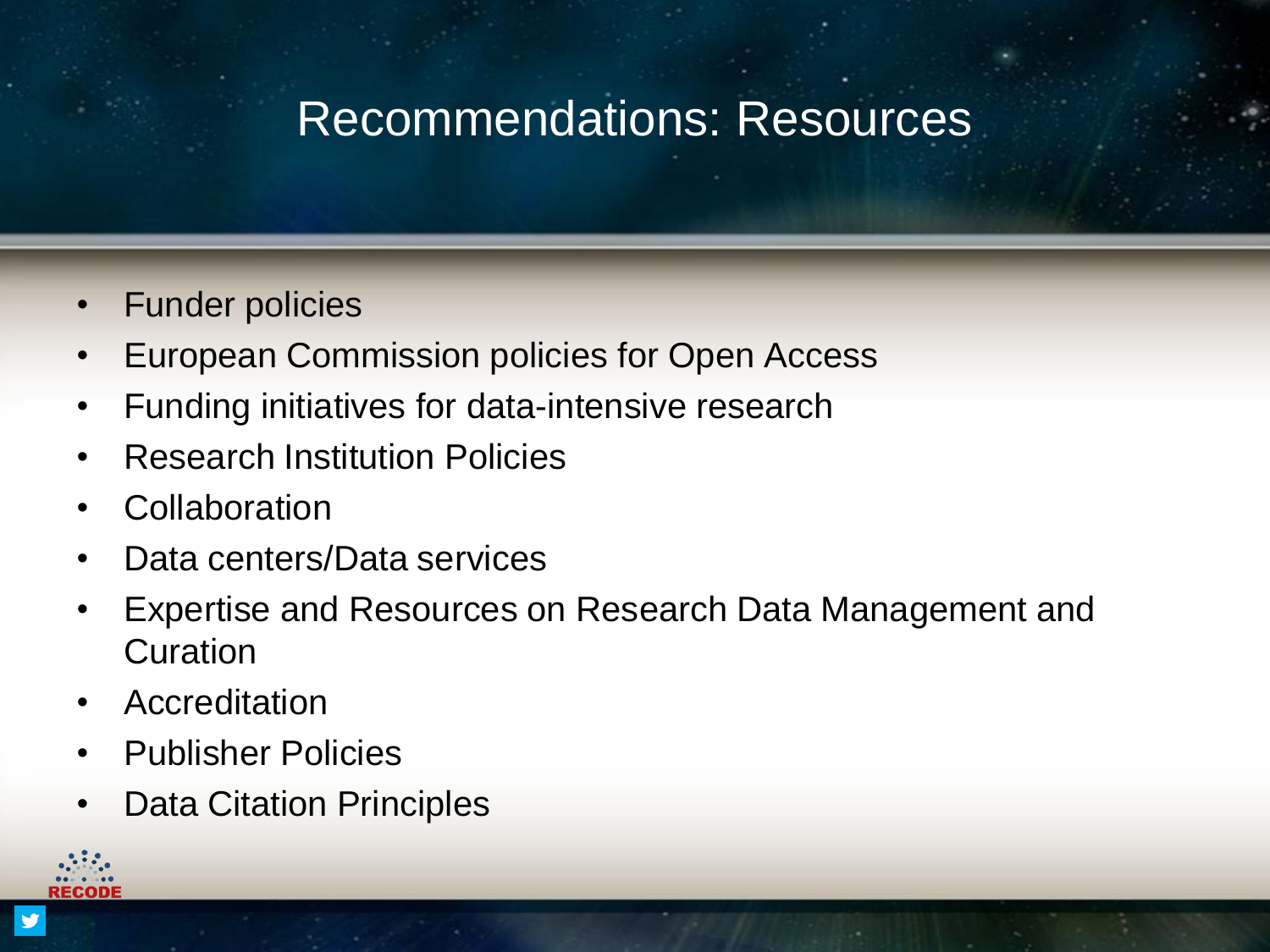

#### Full recommendations report February at [http://recoproject.eu](http://recoproject.eu/)